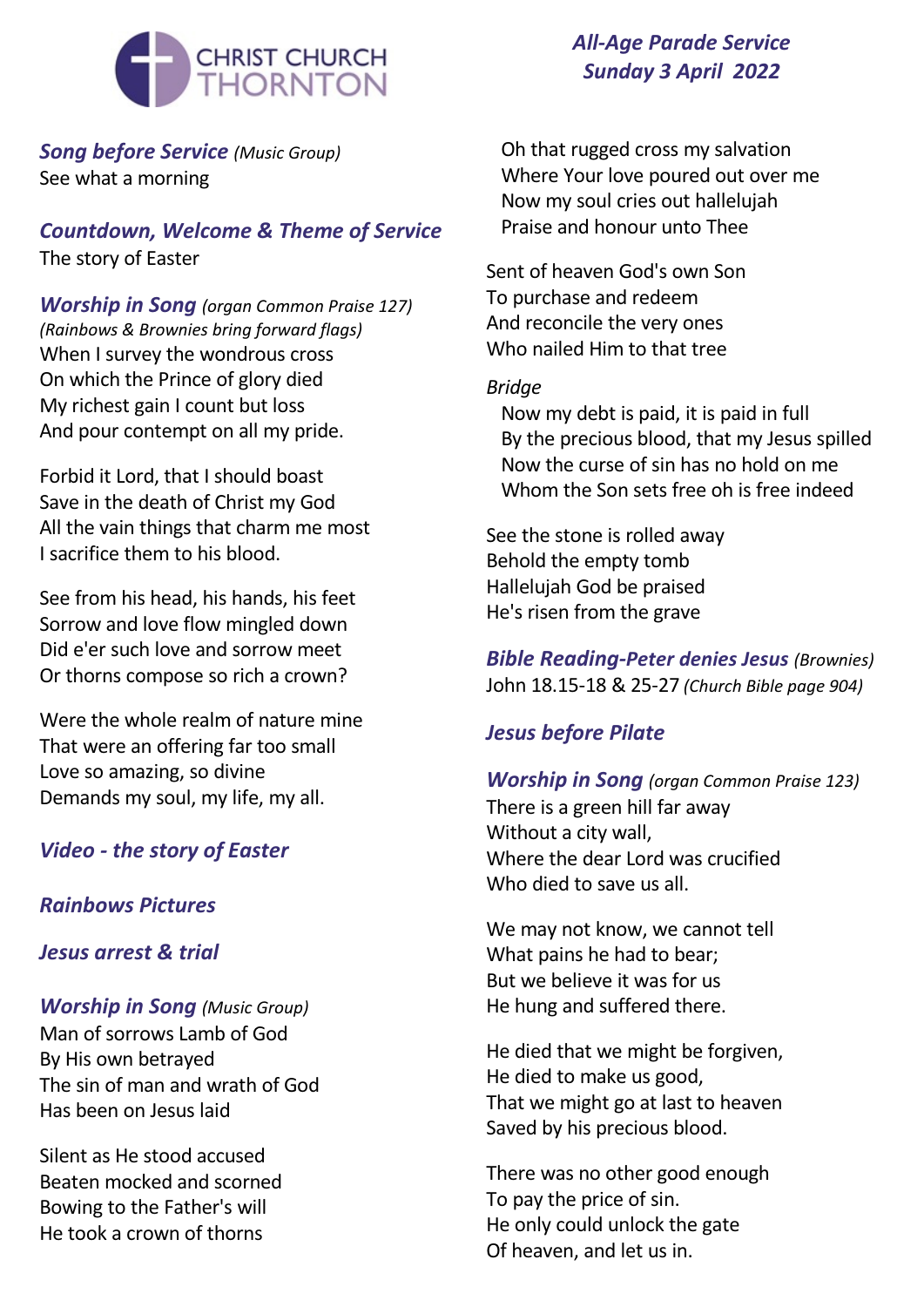O dearly, dearly has he loved, And we must love him too And trust in his redeeming blood, And try his works to do.

# *Jesus is crucified*

### *Confession - saying sorry*

Lord Jesus Christ, we confess we have failed you as did your disciples, and we ask for your mercy and your help:

When we are tempted to betray you for the sake of selfish gain: Christ have mercy; **Lord forgive us and help us.**

When we do not keep watch in prayer, and will not share the pain of your suffering: Christ have mercy; **Lord forgive us and help us.**

When we allow the world to silence you, and run away from those who abuse you: Christ have mercy; **Lord forgive us and help us.**

When we will not confess your name, and fear the consequences of being known to belong to you: Christ have mercy;

## **Lord forgive us and help us.**

When we spurn your dying love, and will not offer you the sacrifice of our lives: Christ have mercy; **Lord forgive us and help us.**

**Cleanse us from our sins by your precious blood, and graciously restore us to your service; for your praise and glory. Amen.**

# *A Creed*

Do you believe in God?

**I believe in God the Father who made me and all the world.**

## Do you believe in Jesus Christ?

**I believe in Jesus Christ, the Son of God who came to this earth to be my Saviour. He died for my sins on the cross, rose again from the dead, ascended to the Father in heaven and will come again in his glory as the Judge of all people.**

## Do you believe in the Holy Spirit?

**I believe in the Holy Spirit, whom God gives to all** who trust in Christ. He makes me more like Jesus, **guidesandstrengthensmeinmydaily life, and** helps me to serve God in the family of the Church.

# *Worship in Song*

I cast my mind to Calvary Where Jesus bled and died for me I see His wounds His hands His feet My Saviour on that cursed tree

His body bound and drenched in tears They laid Him down in Joseph's tomb The entrance sealed by heavy stone Messiah still and all alone

 O praise the Name of the Lord our God O praise His Name forevermore For endless days we will sing Your praise Oh Lord oh Lord our God

Then on the third at break of dawn The Son of heaven rose again O trampled death where is your sting The angels roar for Christ the King

He shall return in robes of white The blazing sun shall pierce the night And I will rise among the saints My gaze transfixed on Jesus' face

# *Drama - The empty tomb (Brownies)*

# *The disciples see Jesus*

## *Prayers*

Most merciful God, who by the death and resurrection of your Son Jesus Christ delivered and saved the world: grant that by faith in him who suffered on the cross we may triumph in the power of his victory; through Jesus Christ your Son our Lord, who is alive and reigns with you, in the unity of the Holy Spirit, one God, now and for ever. **Amen.**

*At the end:* Merciful Father, **accept these prayers for the sake of your Son, our Saviour Jesus Christ. Amen.**